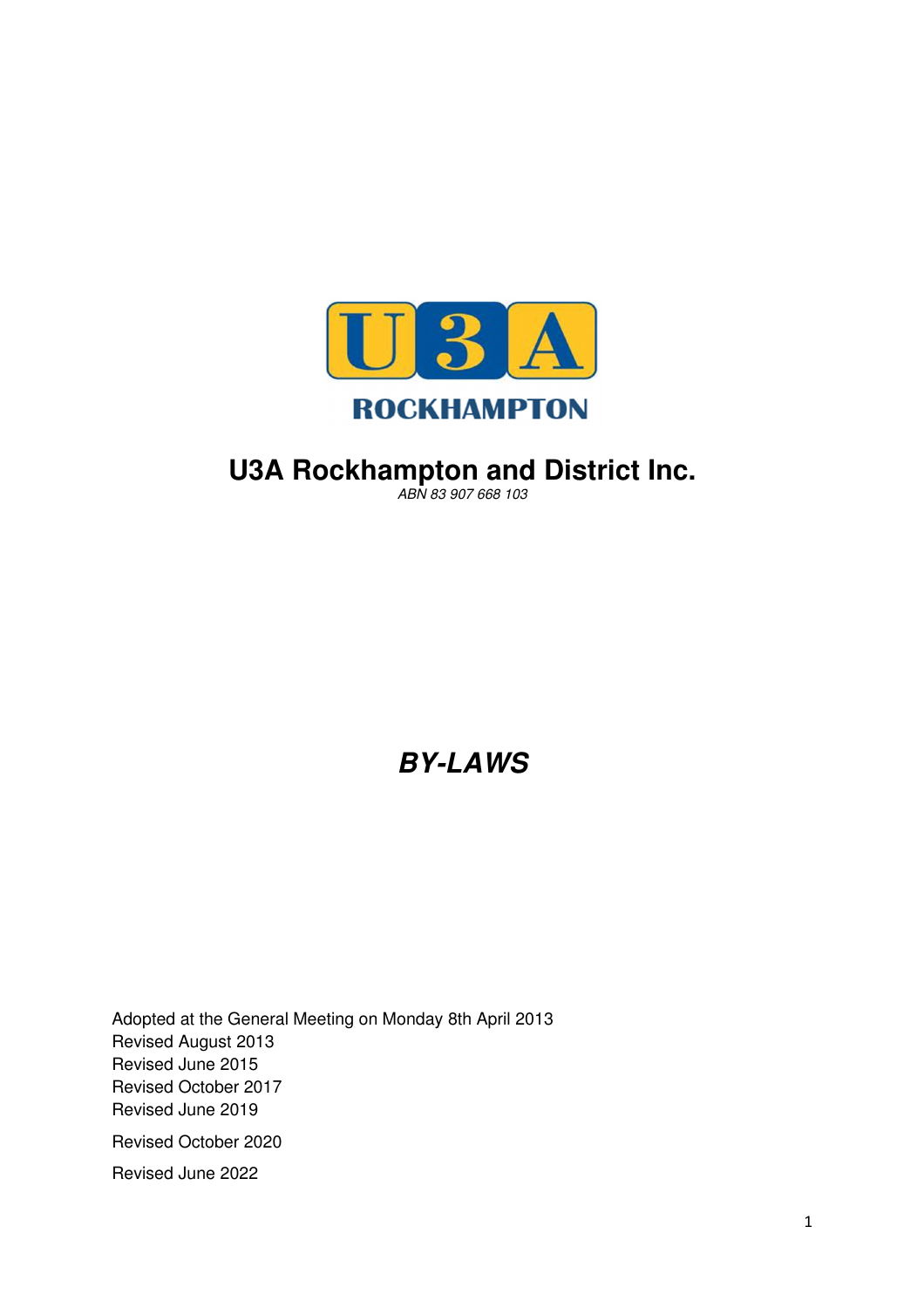# **CONTENTS**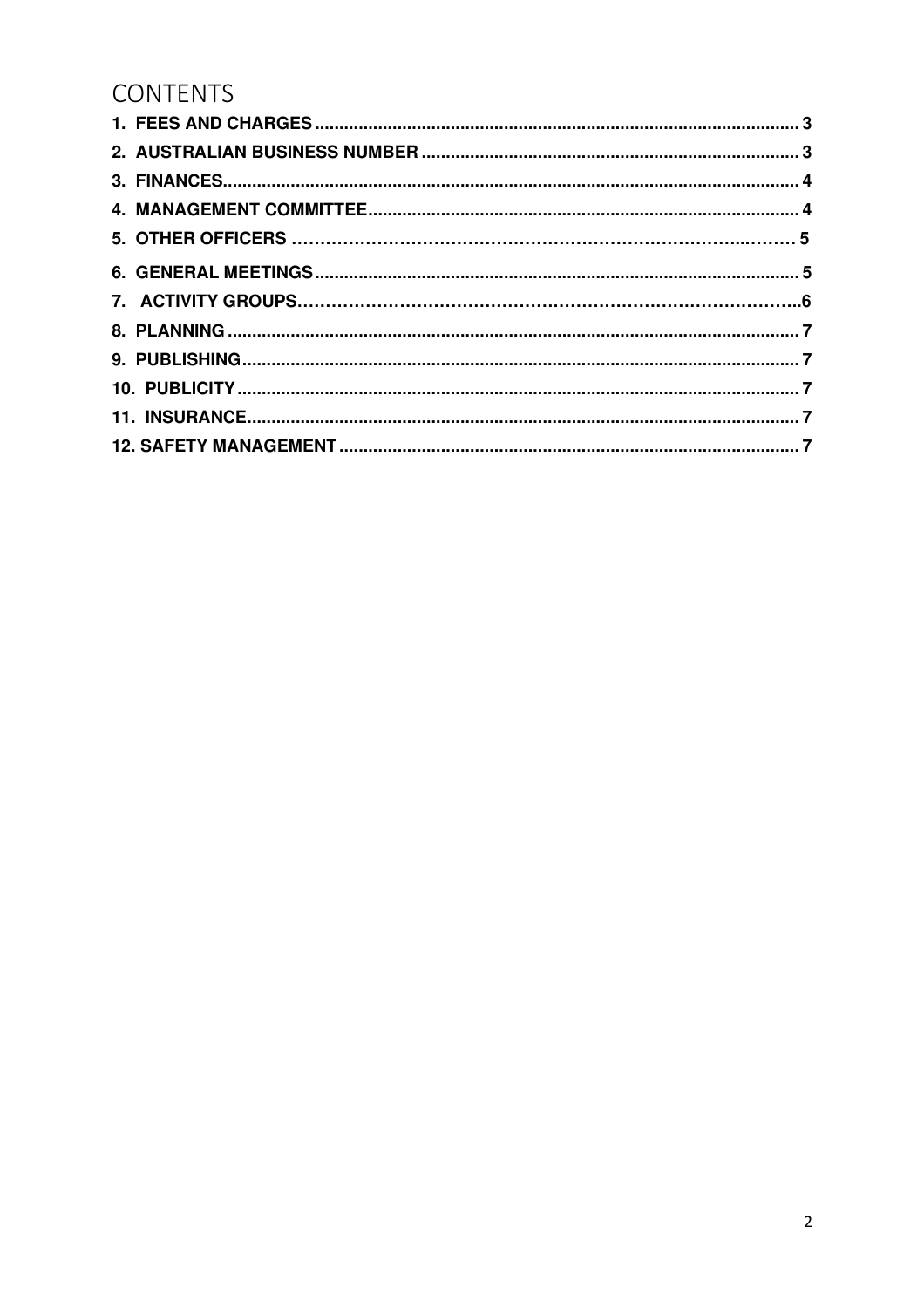# **1. FEES AND CHARGES**

- 1. **Joining fee** shall be the amount determined by the management committee and ratified at the following general meeting.
- 2. **Annual membership subscription** for the period 1<sup>st</sup> January to 31<sup>st</sup> December shall be the amount determined by the management committee and ratified at the following general meeting.
- 3. **Continuing members** must pay the full year's membership subscription and should renew their membership by 31<sup>st</sup> December.

#### 4. **New members**

- (a) Anyone wishing to become a member must complete a Membership Application Form which is available from the secretary or can be downloaded from the association's website.
- (b) New members joining before  $30<sup>th</sup>$  June each year shall pay the joining fee and the full annual membership subscription.
- (c) New members joining between  $1<sup>st</sup>$  July and  $31<sup>st</sup>$  December each year shall pay the joining fee and half the full annual membership subscription.

## 5. **Unfinancial Members**

Members who have not renewed their membership will be sent a reminder. Should membership not be renewed by  $30<sup>th</sup>$  April, the membership will be cancelled and the name deleted from the financial members list.

## 6. **Other Charges**

(a) A charge may be made for social activities or trips. The charges should be set to cover the costs related to the particular activity or trip but, in special cases, the management committee may determine to provide a subsidy towards the cost of an activity or trip. The charge should be advised on the monthly newsletter and may be payable before the activity or trip. When U3A has paid for, or is committed to pay for, an activity or trip or part thereof, there will be no refunds to members for cancellations.

(b) Activity groups that use materials or venues that charge for their use should advise those charges before members enrol in these groups.

# **2. AUSTRALIAN BUSINESS NUMBER**

- 1. The U3A Rockhampton and District Inc. Australian Business Number as recorded on the Australian Business Register is 83 907 668 103.
- 2. The current secretary of U3A Rockhampton and District Inc. shall be the contact person on the Australian Business Register.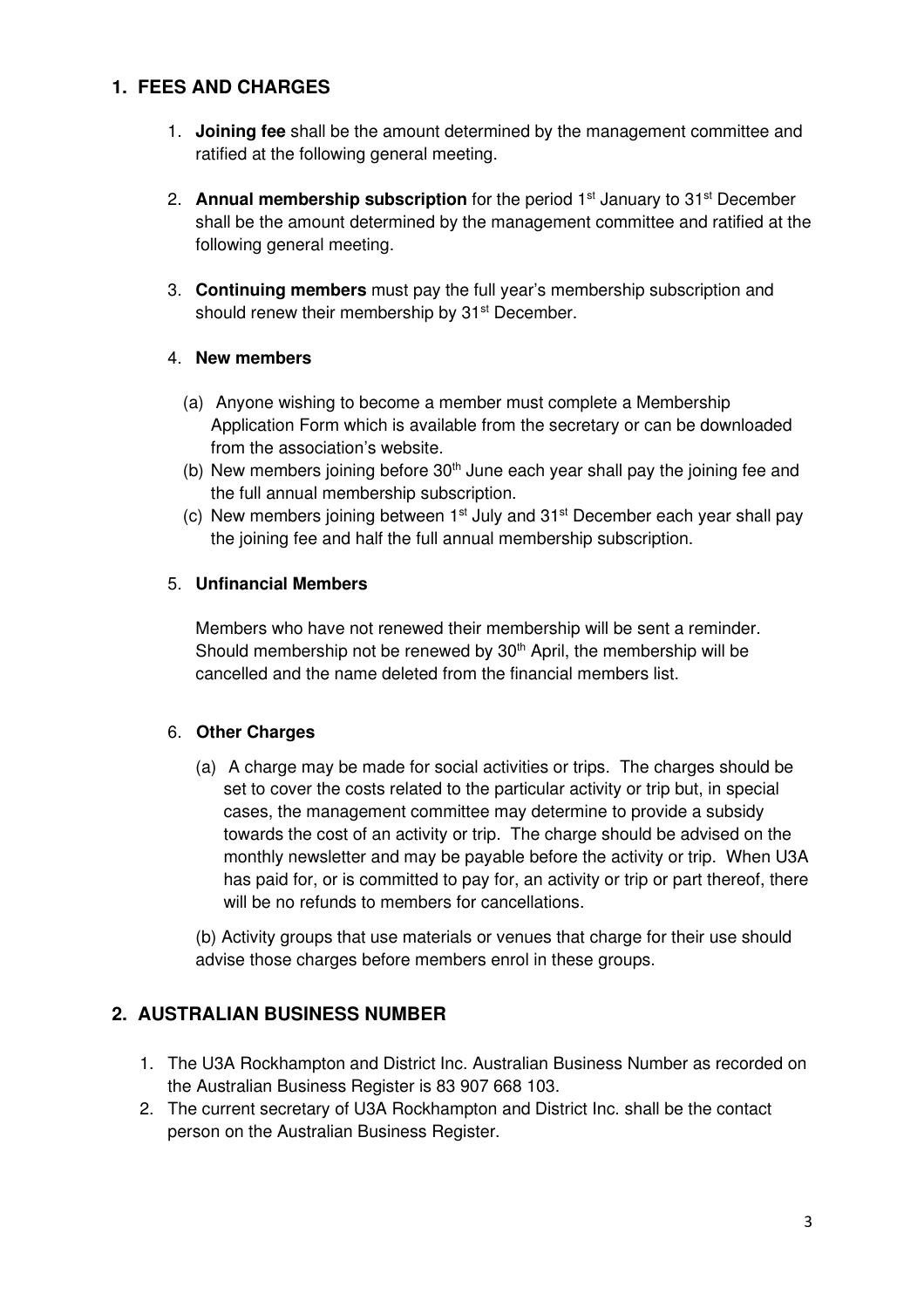3. In the case of a change of secretary, contact details must be updated on the Australian Business Register. The previous secretary must sign the Change of registration details form.

## **3. FINANCES**

#### 1. **Financial Institution**

 The funds of the association must be kept in an account or accounts in the name of the association in a financial institution decided by the management committee.

## 2. **Financial Management**

(a) All financial transactions are to be recorded using a suitable account keeping computer program.

- (b) Receipts are to be issued for all monies received.
- (c) All monies received should be banked as soon as possible after receipt.

(d) The treasurer has authority to pay accounts when due, and such payments are to be ratified at the next management committee meeting.

## 3. **Petty Cash and Change**

- (a) The secretary has \$100.00 petty cash for postage, etc. The secretary's petty cash must be kept on the imprest system.
- (b) The treasurer will have \$100 for petty cash and the raffle organiser \$50. If required, \$100 change will be provided for social events.

#### 4. **Signatories**

- (a) All electronic funds transfers must be authorized by two people. Normally, the president and the treasurer authorize transactions. In the absence of either the president or the treasurer, the secretary will be the second authorizer of transactions.
- (b) Cheques must be signed by any 2 of the following—
	- (i) the president;
	- (ii) the secretary;
	- (iii) the treasurer.

## **4. MANAGEMENT COMMITTEE**

- 1. The management committee shall consist of president, vice-president, secretary, assistant secretary, treasurer, and up to three other members elected at a general meeting or appointed by the committee.
- 2. The management committee should ensure that a position description is made available to all members, or prospective members, of the management committee. The master copy of all position descriptions is held by the secretary, who shall be the only person permitted to make changes.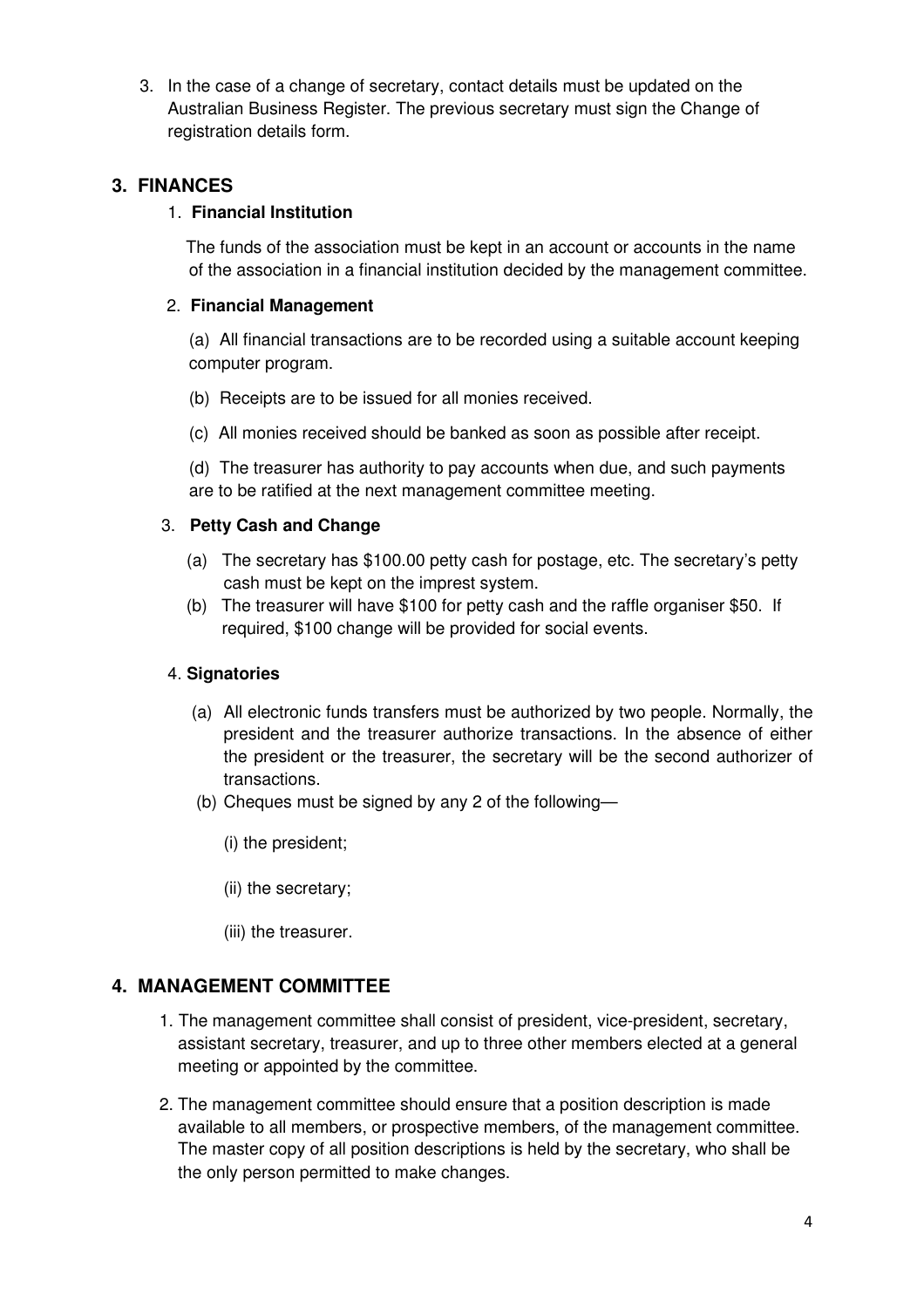- 3. While all management committee positions will be declared vacant at each annual general meeting, members may be renominated for that management committee position.
- 4. A member should be expected to serve in the same management committee position for only 3 consecutive years. Should a member have served in the same management committee position for 3 years and a candidate for that position cannot be found, a motion at a general meeting may give approval for that member to serve a further year in that position.
- 5. Subject to the exception above, a member should not serve for more than three 3-year terms on the management committee.

#### 6. **Management Committee Meetings**

 (a) A management committee meeting will be held prior to each general meeting unless circumstances have resulted in the management committee meeting being unavoidably postponed or adjourned to a date after the general meeting. The meetings will be held at a location, on a day and at the commencement time determined by the management committee and advised to members.

 (b) The management committee will determine the routine administration of the association at this meeting.

(c) All financial transactions are to be approved by this meeting.

 (d) Reports, recommendations and proposals are to be submitted to the committee and where necessary details taken to a general meeting for formal approval by the association.

## **5. OTHER OFFICERS**

1. The management committee may appoint members of the association to carry out other functions for the association. These officers include, but are not limited to, activities manager, publicity officer, social coordinator, web coordinator, journal editor, guest speaker coordinator and volunteers' coordinator.

2. The management committee should ensure that a position description is made available to all officers, or prospective officers, in these appointed positions.

## **<sup>6</sup>. GENERAL MEETINGS**

#### 1. **Ordinary General Meetings**

 (a) A general meeting of the association will be held each month, except January, on a day and at a time and venue decided by the management committee.

(b) General meetings are to keep members informed of decisions of the management committee as they apply to the regular activities in which members could be involved. The following management committee members must report to the general meeting: president, secretary and treasurer. Other members of the association, as decided by the president, may report to the general meeting.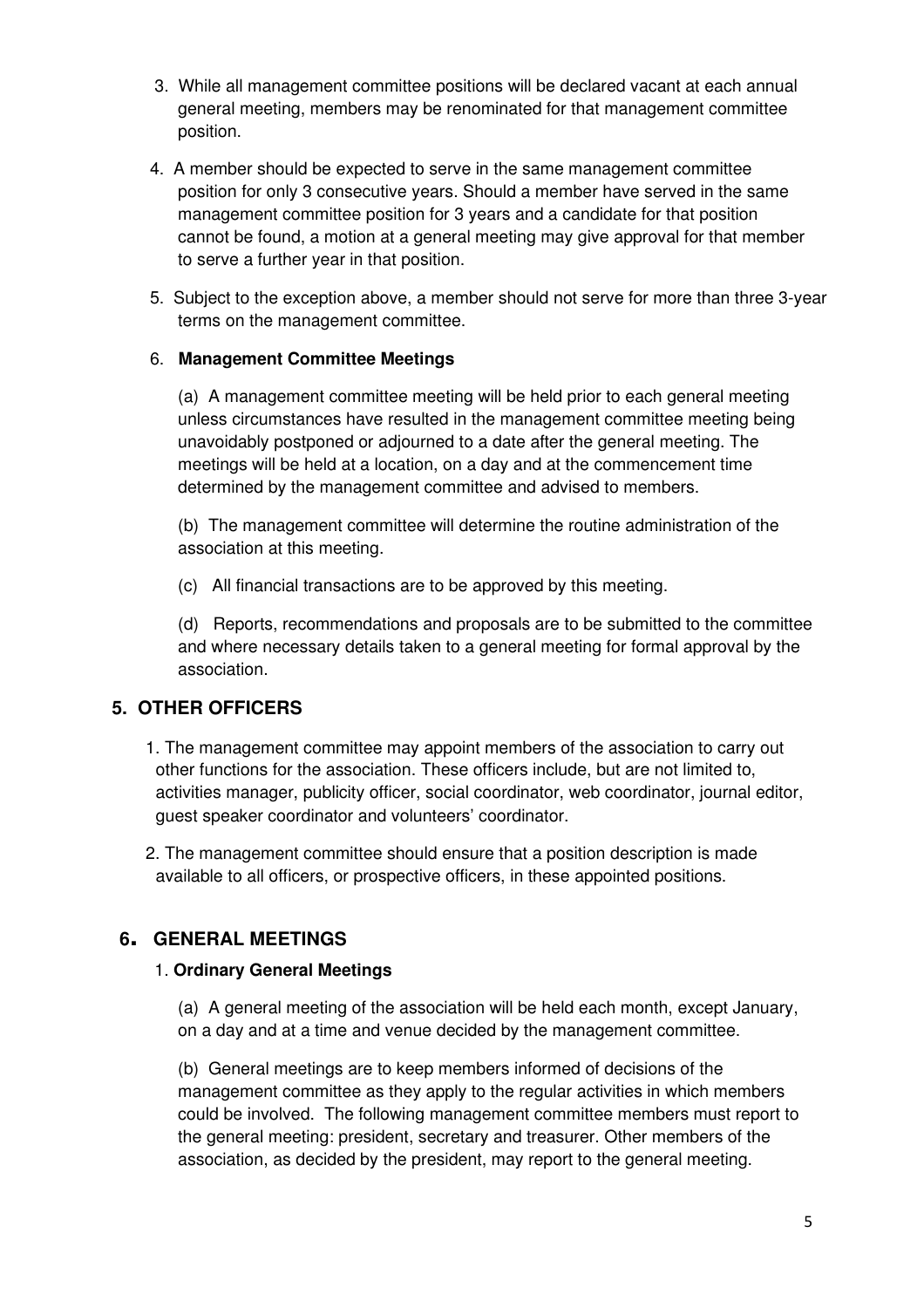(c) A record of attendance at each general meeting is to be kept in a manner determined by the management committee.

 (d) A volunteers' coordinator shall be responsible to ensure that sufficient numbers of members are available for the efficient running of general meetings, including:

- maintaining the record of attendance sheets
- distributing the monthly newsletter
- welcoming visitors and new members
- managing the raffle procedures
- assisting with morning teas.

(e) An Activities Expo may be held each year to provide an opportunity for the various activity groups to showcase what they do. The Expo will be publicised as widely as possible to encourage members of the public to attend to see what U3A has to offer. Membership Application Forms will be available for any persons wishing to join the association.

- (f) General meetings during the year may include a guest speaker.
- 2. The **annual general meeting** will be conducted in March each year.

# **<sup>7</sup>**. **ACTIVITY GROUPS**

- 1. Any member with an expertise or interest may make a request to the management committee to form an activity group.
- 2. An activity group may operate for members only or in conjunction with another organisation, when in those circumstances it shall be known as a third party provided activity.
- 3. The management committee shall approve the formation of an activity group provided-
	- (a) a suitable coordinator is willing to take responsibility to lead the group;
	- (b) sufficient interest is shown by members to make the group viable;
	- (c) a suitable venue is available as a meeting place for the group;
	- (d) costs to members for participation are known and reasonable.

 4. Activity group coordinators will be supplied with a coordinator's folder. The folder will contain forms and documents as decided by the management committee but must include at least U3A Rockhampton and District Inc's safety management documents and forms, Guidelines for Coordinators, attendance records, Next of Kin details, blank membership applications. Certificates of Currency for insurance and conditions of hire of venue if necessary.

5. The coordinator should keep an accurate record of each member's attendance at each group meeting, including times of arrival and departure. Record sheets, preferably in scanned PDF format, are to be sent monthly to the assistant secretary for filing.